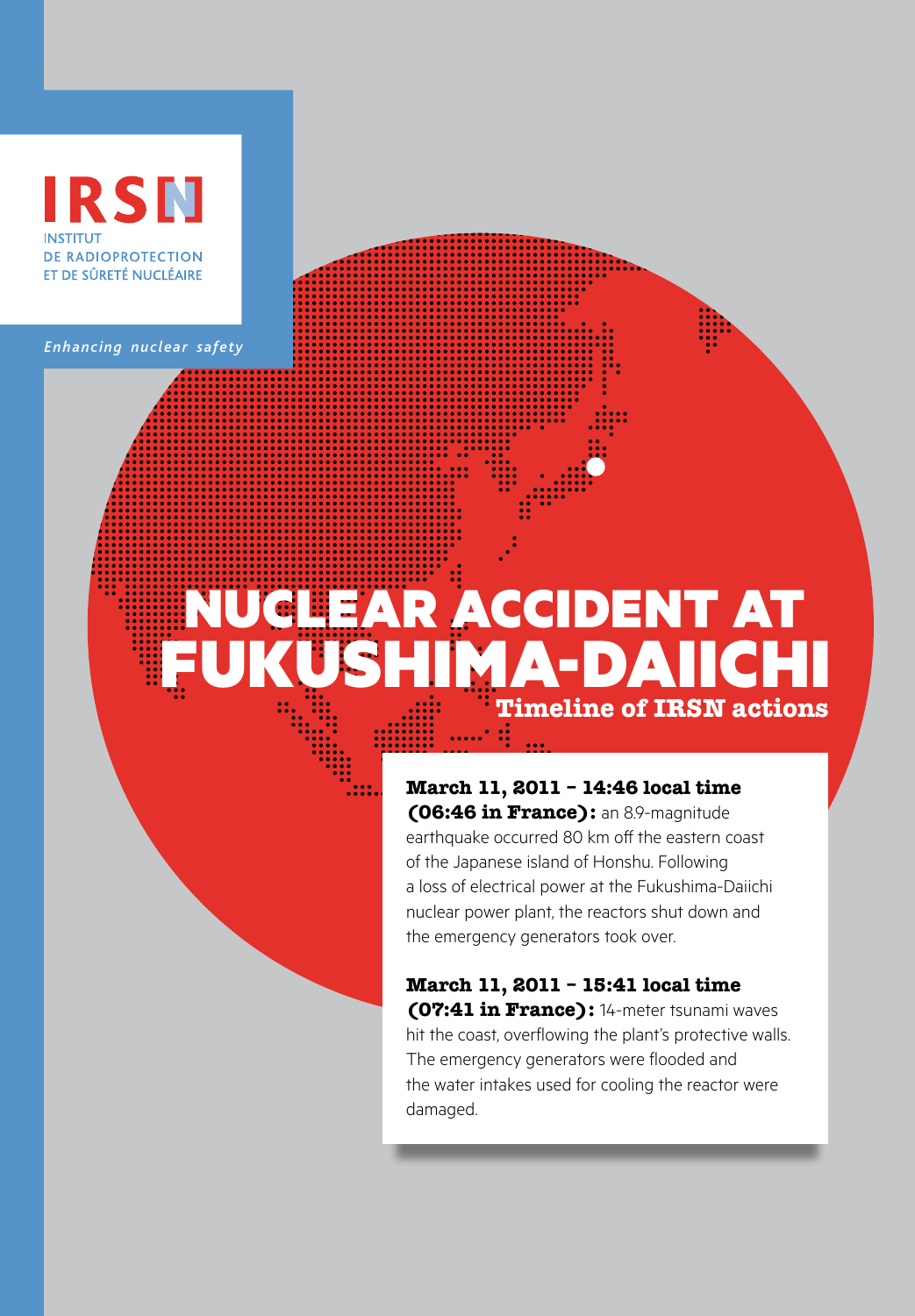## Friday, March 11, 2011



interview with… jacques repussard, IRSN Director General

**The earthquake disaster and the resulting nuclear accident that struck Japan in March 2011 will not be forgotten before long. Now one year on, France and other countries around the world have adopted measures to further reduce the vulnerability of nuclear sites to natural hazards, as the magnitude of these hazards may have been underestimated when the sites were built. However, what people may all too quickly forget is the infinite complexity of the realtime management of a nuclear emergency on this scale, which required an enormous amount of preparation and technical expertise. Fortunately, IRSN was able to rise to the challenge. Urgent action was needed on several fronts simultaneously, even a long way from the disaster, including: anticipating the way the situation was likely to develop at the damaged site and beyond, based on fragmentary and often contradictory information; briefing public decision-makers and the media, answering their many questions, and even providing data to be disseminated directly over the Internet to the general public, particularly the French community in Japan, in partnership with the embassy; looking after the hundreds of people who were concerned about possible contamination due to their presence in the region affected by the radioactive releases; and addressing the operational concerns of French companies based in Japan or importing products from Japan, which were worried about the potential problem of managing contamination. It is essential to keep a record of how the disaster was managed, and this timeline therefore details the sequence of the main actions taken by IRSN during the emergency and provides some key facts and figures.**

**IRSN actions**

**Other events**

#### $\rightarrow$  11:00 (French time) **IRSN's Emergency**

**Response Center activated.**

 $\rightarrow$  12:50

IRSN mobilized;

**First IRSN update on the situation. Decisions:**  • CTC readied for action and

• General Command Post set up; • earthquake fact sheet prepared.

#### $\rightarrow$  11:52 **First conference call**

**with Météo France** (which had been alerted by the IAEA), the Department of Civil Defense and Emergency Preparedness of the Interior Ministry, and ASN.

 $\rightarrow$  7:41 (french time) **A tsunami triggered 14-meter waves. The emergency generators of the Fukushima-Daiichi nuclear power plant were flooded and the water intakes used for cooling the reactor were damaged.**

#### $\rightarrow$  17:39 **IRSN update on the information available. In addition:** • numerous media enquiries

 $\rightarrow$  18:00 **First ASN press release announcing the accident.**

addressed to IRSN; • bulletin for ministerial offices prepared.

**"** *This was a completely new situation. We were facing an unprecedented crisis, as the technology [boiling water reactors] was relatively unknown in France, and information was coming in from various sources and not in real time. And efforts weren't limited to the Emergency Response Center (CTC). Many IRSN colleagues volunteered their skills to analyze the situation.* **"**

MARTIAL JOREL, Director of the Emergency Response Center

#### $\rightarrow$  20:00

#### **First IRSN bulletin sent to ministerial offices:**

• significant risk of core meltdown; • fact sheets issued on Japanese nuclear facilities and on the earthquake.



### $\rightarrow$  22:31

**AFP dispatch:** evacuation order for residents within 10 km radius of Fukushima-Daiichi (according to an ASN press release).

#### **Radioactivity eight times higher than normal levels** on the site, then announcement of radioactivity 1,000 times higher than normal levels on the site (AFP).

**Situation still confused.** First actions to protect the population around the power plant (unconfirmed information: 3 km evacuation zone, 10 km shelter zone).

 $\rightarrow$  15:30



**"** *The Fukushima disaster far exceeded any emergency previously encountered. The Emergency Response Center was quickly reorganized, with the arrival of a group of engineers with spoken and written Japanese skills. A health impact unit and an environmental impact unit were also set up to respond to the avalanche of questions that were rolling in.* **"**

 $\rightarrow$  20:36

 $\rightarrow$  20:45

**TEPCO announced a planned release of steam.** (reactor 1)

**First IAEA message.** 

Éric Cogez, emergency situation and emergency response organization expert at IRSN, responsible for ensuring the smooth operation of the Emergency Response Center.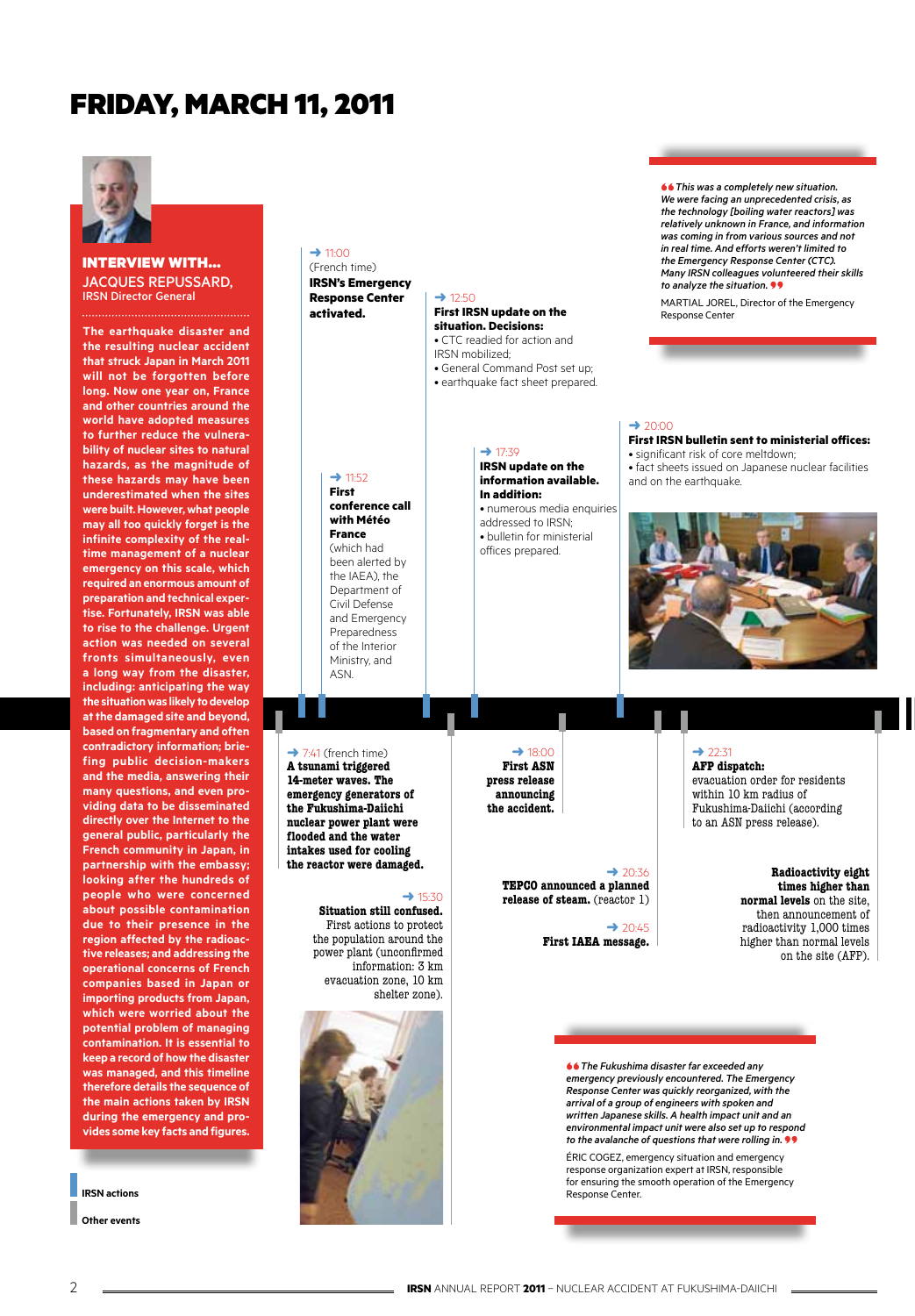# Saturday, March 12, 2011

 $\rightarrow$  9:00

(NRC) counterparts.

#### **"** *The need to assess the radiological impact of Fukushima across vast distances rapidly became clear, even though the operational tools the Emergency Response Center uses are designed for calculations over short distances of around 50 to 80 km. We therefore interfaced research and development tools with available meteorological data for Japan. So, as of the first weekend, we were able to estimate the trajectory and impact of a possible radioactive plume over Japan by relying on the Emergency Response Center (CTC) release assumptions to calculate fallout and doses.* **"** Damien Didier, expert at IRSN

 $\rightarrow$  11:12

**First release calculations based on the assumption that containment had been compromised.** Evaluation sent to ASN.

#### $\rightarrow$  12:00

**First exceptional meeting of the Council of Ministers to discuss the emergency.**

#### $\rightarrow$  12:40 **Bulletin to the**

#### **ministerial offices**

Reactor 1 no longer appeared to be under control, and reactor 2 had not been stabilized. In this context, IRSN stepped up vigilance with its air monitoring networks. The results of these measurements would be published on IRSN's website.

#### $\rightarrow$  13:00

**ASN press briefing** with Agnès Buzyn, Chairperson, IRSN Board of Directors.

#### **Participation of Jacques Repussard in an emergency meeting at the French Ministry of Foreign Affairs.**  It was agreed that an IRSN radiation

protection expert would accompany the French civil security delegation heading for Japan and provide technical support to the French embassy.

> $\rightarrow$  16:00 **Meeting of nuclear stakeholders** supporting the Ecology and Industry Ministers.

**"***We scanned 297 people returning from Japan (journalists, expats, airline pilots, etc.) with a whole-body counter to check them for internal contamination: this added up to 590 whole-body and thyroid scans in all.* **"** DIDIER FRANCK,

Head of the Internal Dose Assessment Laboratory

 $\rightarrow$  1:18

**Evacuation**  3 km radius around Fukushima 2 (AFP).

## ➜ 1:55

TEPCO announced that it had released radioactive steam (AFP).

**Bulletin to the ministerial offices** Current situation based on information relayed by the international media, statements by the operator TEPCO and the Japanese safety authority (NISA) as well as contact with its German (GRS) and American

> **The French Prime Minister's office alerted by Agnès Buzyn about the gravity of the situation.**

> > $\rightarrow$  6:25 High probability of a meltdown in progress in reactor 1 at Fukushima-Daiichi (AFP).

 $\rightarrow$  7:36 **Explosion at the top of reactor building 1 at Fukushima-Daiichi.**



**Evacuation** 20 km around the Fukushima-Daiichi plant, and 10 km around Fukushima-Daini (AFP).

 $\rightarrow$  15 h

 $\rightarrow$  12:20 **Injection of borated seawater into reactor 1.**



INTERVIEW WITH... MICHEL BRIÈRE, Deputy Director General, in charge of coordinating the mobilization of IRSN during the accident

**"The magnitude of the earthquake and tsunami that struck Japan led, from day one, to the mobilization of French government emergency response groups in support of the French expatriate community, and to the civil security efforts of the Japanese authorities. As soon as it became apparent that this disaster was going to be a nuclear crisis, IRSN became closely involved in this mobilization. In view of the seriousness of the events, we very quickly activated the Emergency Response Center. With requests coming from all sides, we implemented daily electronic bulletins, summarizing our analysis of the status of the Japanese nuclear power plants and the consequences for the population and the environment. The IRSN Chairperson and Director General also participated in the daily meetings organized by the Secretary General of the Presidency and the Prime Minister's Chief of Staff, meetings of the Foreign Ministry's emergency response center, and those of the interministerial emergency response committee, chaired by the Secretary General for Defense and National Security. The analyses produced by the Institute were therefore passed on to the highest authorities of the State, practically in real time, to help them in the decision-making process."**



interview with… Agnès buzyn, Chairperson, IRSN Board of Directors

**"Given the intense media** 

**interest, our aims were to provide information that everyone could understand, and to maintain public confidence. We prepared each interview with the CTC managers to make sure that we presented the most upto-date information. This would have been an almost impossible task if I hadn't been stationed permanently at the CTC during the first couple of weeks of the crisis. As it was, I was able to supervise the sequence of events and prioritize the risks. Another key aspect for us was to ensure that all the information from those involved was consistent, and we kept a close eye on this at our press conferences with ASN. Last but not least, because of my previous experience as a doctor, I was accustomed to talking about potentially serious and uncertain situations, and I used the same kind of language."**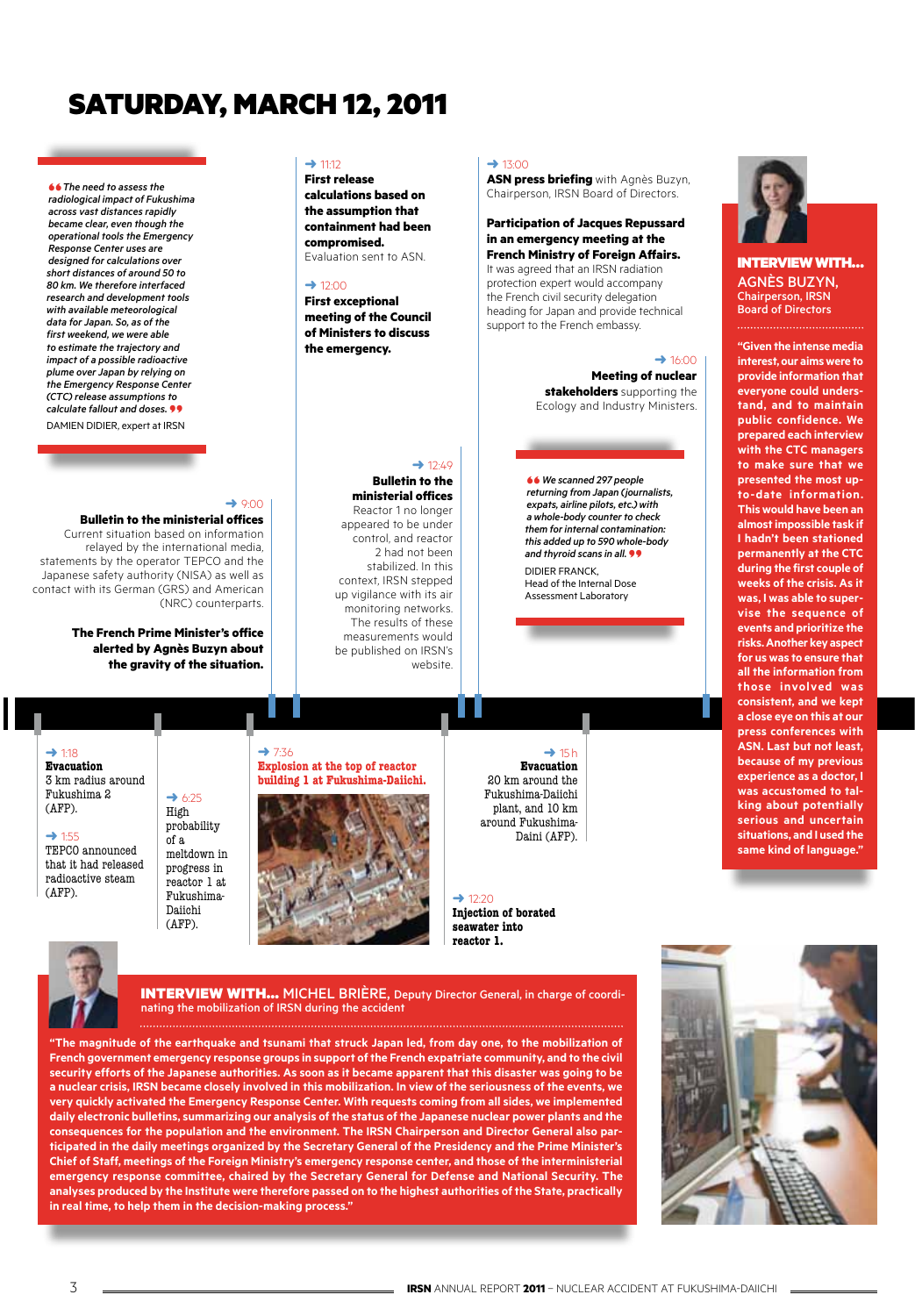# Sunday, March 13, 2011

 $→ 2.35$ 

**First long-distance calculations** (on a regional scale) of the pattern of radiological impact based on the first release estimate.

> $\rightarrow$  7h **Online update:** • significant releases; • downwind area extending over large distance.

#### $\rightarrow$  16:00 **IRSN information notice**

(local time).

of any external cooling source. TEPCO had to initiate a procedure to vent steam from containments of reactors 1, 2 and 3 at 08:00

**"** *IRSN experts supported us by explaining the events we had to deal with in language we could understand. Their technical advice, supplemented by the expertise of the embassy's nuclear advisor from the CEA, guided me in making difficult decisions. In particular, these specialists prepared a daily information bulletin, which was published on the embassy's website, for the French community in Tokyo. We were the only embassy to provide such complete and accurate information. I also held press briefings and meetings with the French community at the embassy twice a day with these experts.* **"** Philippe Faure, French Ambassador to Japan at the time of the accident

#### **Online update: substantial release**  Sea water injected to cool the reactors in the absence

**(updated at 23:00).**  • "IRSN fears substantial releases, simultaneously produced during the explosion at the top of reactor building 1." • At the same time, the evacuation measures implemented seemed commensurate with the risk.

 $\rightarrow$  19:00

#### $\rightarrow$  19:36 **IRSN information notice:** IRSN thought that releases must have occurred already.

#### $\rightarrow$  18:00 **First**

**IRSN press briefing.**

 $\rightarrow$  18:00

**Departure of Olivier ISNARD** for Japan with the civil security teams.

 $\rightarrow$  20:00

 $\rightarrow$  18:33 **Bulletin to** 

**the ministerial offices** The situation in reactor 1 could be brought under control again if the cooling operations underway proved effective. There had been releases into the environment as a result of core degradation, and these looked set to continue. No usable environmental radioactivity measurement data was currently available

> **First online update on the accident posted on the IRSN website.**

#### $\rightarrow$  23:24 Reactor 3 no longer

had any means of pumping in water (AFP).

 $\rightarrow$  0:40 **Venting of the containment of reactor 3.**

 $\rightarrow$  6:05

A partial meltdown in reactors 1 and 3 is possible, according to Japanese sources (AFP).

 $\div$  17:30 Ministers' press conference giving an update on the accident.

**IRSN actions**

**Other events**

#### $\rightarrow$  7:06

Pumping in sea water is an act of desperation, according to American specialists (AFP).

#### $\rightarrow 7.50$

**Risk of hydrogen explosion** in reactor 3, according to Japanese sources (AFP).



 $\rightarrow$  17:00

French embassy advises its citizens to leave the Tokyo area.

H

**"***IRSN supported the French civil security rescue mission sent to Japan. My primary task was to help the French embassy understand the situation and the challenges it posed, with help from IRSN's Emergency Response Center. This liaison was also useful for expatriates and companies. In particular, I made an effort to explain the events we were facing in a way people could readily understand. With this in mind, we published a daily information bulletin for the French community in Japan on the embassy's website. After a few days of atmospheric releases, we worked with the civil security dispatch group to conduct an assessment at the French high school in Tokyo to determine its ability to withstand further earthquakes and its current radiological status. This assessment enabled the site to be reopened.<sup>99</sup>*<br>OLIVIER ISNARD, IRSN expert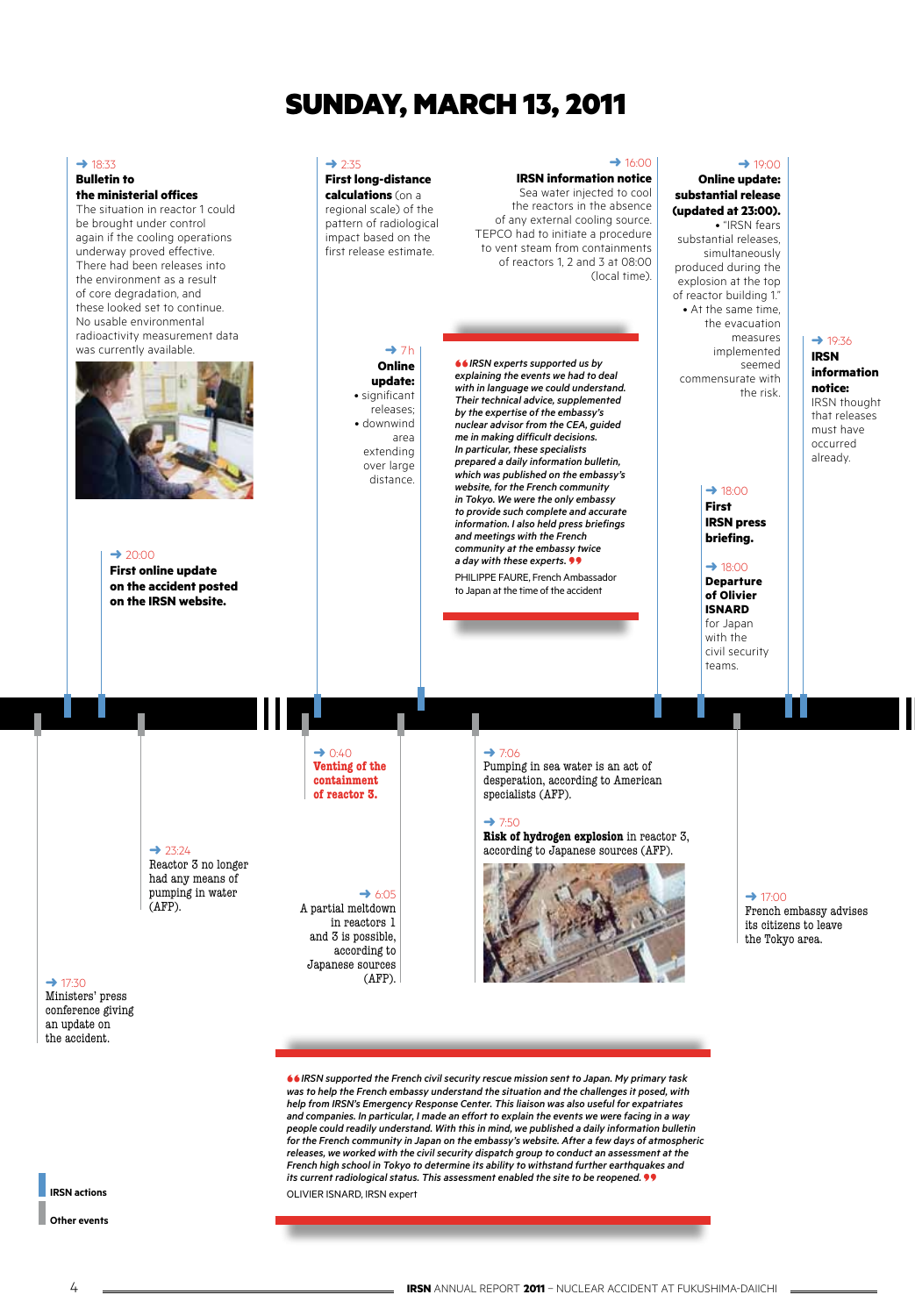## Monday, March 14, 2011

 $\rightarrow$  10:30 **Second IRSN press** 



**Health impact unit of the CTC set up.** 

**Preparation of an animated map** of the drift of the radioactive plume, simulating environmental contamination.  $\rightarrow$  12:30 First alert from IRSN

concerning the fuel storage pool of reactor 3.



**Joint statement by André-Claude Lacoste, ASN Chairman, and Agnès Buzyn, Chairperson, IRSN Board of Directors,**  concerning the commitment to publish online the results of



 $\rightarrow$  22:20 IRSN assessment of the impact expected in Tokyo.



 $\rightarrow$  18:00 **Participation** 

**of Jacques Repussard in an emergency meeting with the French Prime Minister, convened to review the situation.**

> **"** *The situation is very serious: three nuclear reactor cores are damaged, and spent fuel storage pools have no cooling system.* **"** Thierry Charles, IRSN spokesperson

 $\rightarrow$  3:00 **Explosion at the top of reactor building 3.**

 $\rightarrow$  12:00 **Core of reactor 2 reportedly uncovered.**



 $\rightarrow$  22:10 **Explosion in the torus of reactor 2.**

 $\rightarrow$  18:20 **Fukushima-Daiichi reactors 1, 2 and 3 reached cold shutdown.**

 $\rightarrow$  22:14 **Fire in the fuel storage pool area of reactor 4.**

**The Japanese requested assistance from the NRC, the American safety authority, particularly regarding reactor cooling.**

**"** *The health impact unit mobilized eight full-time experts, assisted by 16 experts working in rotation, to respond to 1,300 requests received in just five weeks from general practitioners, occupational health physicians, the press, companies and the general public. They were especially busy when the contaminated air masses reached France.* **"** Alain Rannou, radiation protection expert in the health impact unit



H

 $\rightarrow$  7:00 Concern about the rising temperature in the pools.

 $\rightarrow$  7:56 Failure of the cooling system of reactor 2 (AFP).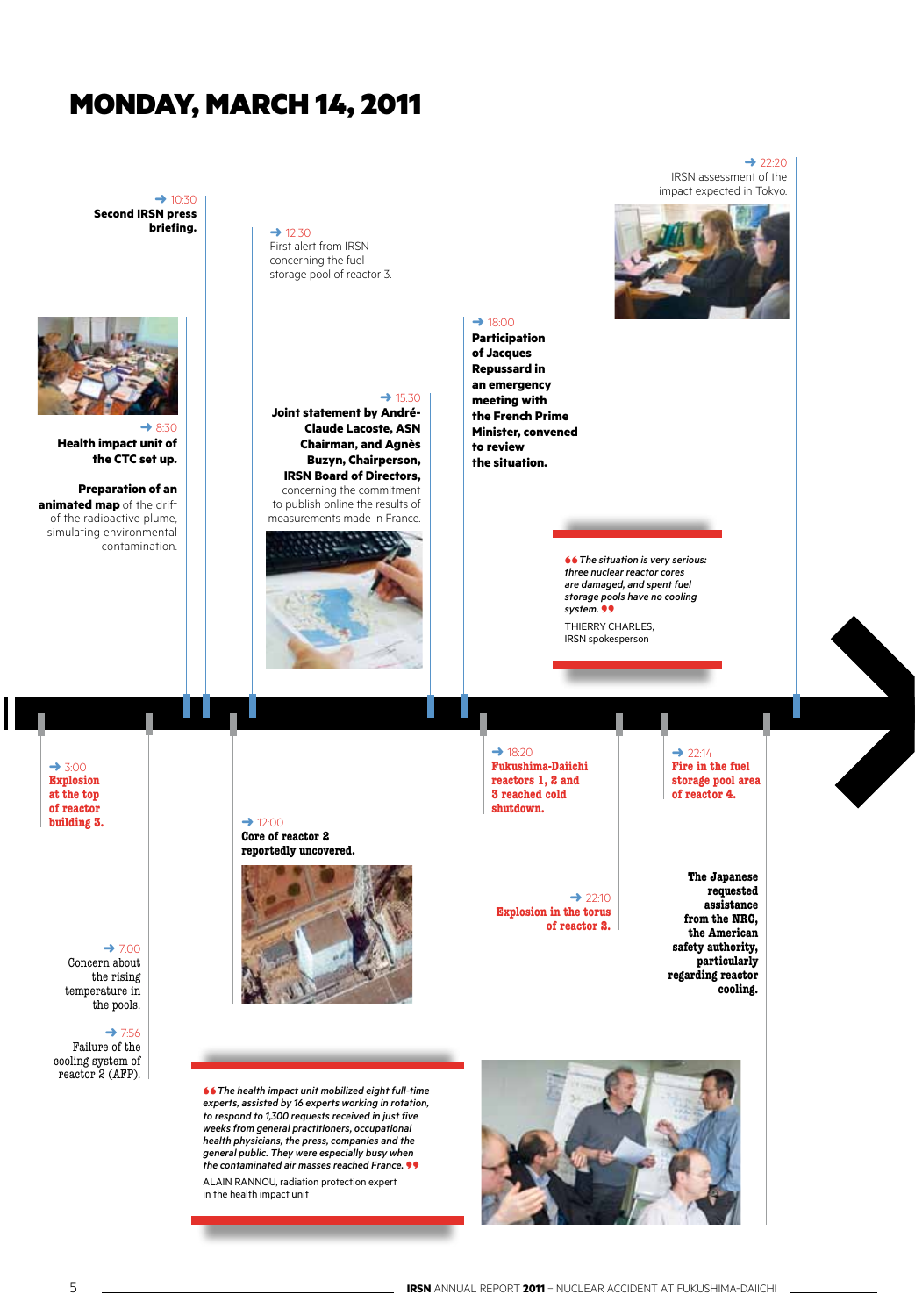## Tuesday, March 15, 2011 Wed., March 16, 2011

 $\rightarrow$  11:00 **Third IRSN press briefing.**

#### $\rightarrow$  10:00

**Jacques Repussard attended an emergency meeting at the French President's official residence on how the situation was developing.**

#### $\rightarrow$  10:30

**Information notice:** 

an explosion had occurred inside reactor building 2, damaging the condensation pool and compromising the reactor containment.

 $\rightarrow$  22:00 **IRSN information notices – First environment report** • Uncertainty about water

level in fuel storage pool 4. • Calculation of releases and their impact.

#### In close-up Marine **CONTAMINATION**

**The marine environment suffered significant radioactive contamination. This was due to contaminated water from the plant being released directly to the sea until about April 8 and, to a lesser extent, to fallout from some of the radionuclides (e.g. cesium-137) released to the atmosphere between March 12 and 22.**

#### $\rightarrow$  9:00

#### **Update on the situation**

The water in the fuel storage pool of reactor 4 was boiling, and the temperature in the pools of reactors 5 and 6 was slowly rising. Steam was visibly emerging from reactor 3.

#### $\rightarrow$  11:00

**Jacques Repussard took part in an emergency meeting with the French Prime Minister.**

 $\rightarrow$  11:00 **Fourth IRSN press briefing.**

#### $\rightarrow$  15:30

**Joint meeting of the French Parliamentary Office for the Evaluation of Scientific and Technological Choices (OPECST),** and economic affairs and sustainable development

committees of the National Assembly and the Senate on the crisis in Japan, attended by Agnès Buzyn and Jacques Repussard.



#### $\rightarrow 16:47$ First query

from the Ministry of Health's **Directorate** General for Health (DGS) concerning the health strategy to be adopted in relation to French citizens living in or returning from Japan.

## **IRSN actions**

**Other events**

#### $\rightarrow$  4:00

**Press conference with the Japanese Prime Minister,**  who ordered people within a 30 km radius to take shelter.

#### $\rightarrow$  4:25 **Fire in fuel storage pool 4 confirmed extinguished.**

 $\rightarrow$  4:27 Evacuation of plant personnel from the site.

#### $\rightarrow$  10:00 First update from the French embassy in<br>Janan

 $\rightarrow$  13:46 ASN rated the accident at level 6 on the INES scale (Le Monde.fr).

TEPCO considering using a helicopter to drop water on the fuel storage pool of reactor 4 (AFP).

#### $\rightarrow$  18:30

 $\rightarrow$  16:00

m

Japanese TV broadcaster NHK confirmed increase in workers' dose limit (100 -> 250 mSv).

➜ 21:45 **Fire in the north-west of reactor building 4.**

#### ➜ 19:15

On the advice of IRSN, the civil security group withdrew towards the Misawa airbase (dose rate > 6 times the authorized limit).

**"***The demands placed on the environmental impact, health impact and communication units were on a totally different scale to what we had envisaged during exercises. We had to find translators to work into and from Japanese, redirect hundreds of calls from professionals and members of the general public to the three units, distribute various messages and documents, and also take care of the day-to-day needs of the teams at the Center, which included providing meals, booking taxis, and so on. The thing that I particularly remember from the crisis is providing support for everyone* 

SOPHIE RAVENEL, responsible for organizing the environmental impact, health impact and communication units



 $\rightarrow$  19:30 The NRC recommended a 50-mile (approx. 80 km) exclusion zone.

**The series of decompressions and explosions resulted in the significant release of radionuclides to the atmosphere, such as iodine-131 and cesium-137. A few hours after the accident began, the Japanese authorities decided to evacuate 80,000 people within a 20 km radius of the site and ordered those living within a 20-30 km radius to stay indoors.**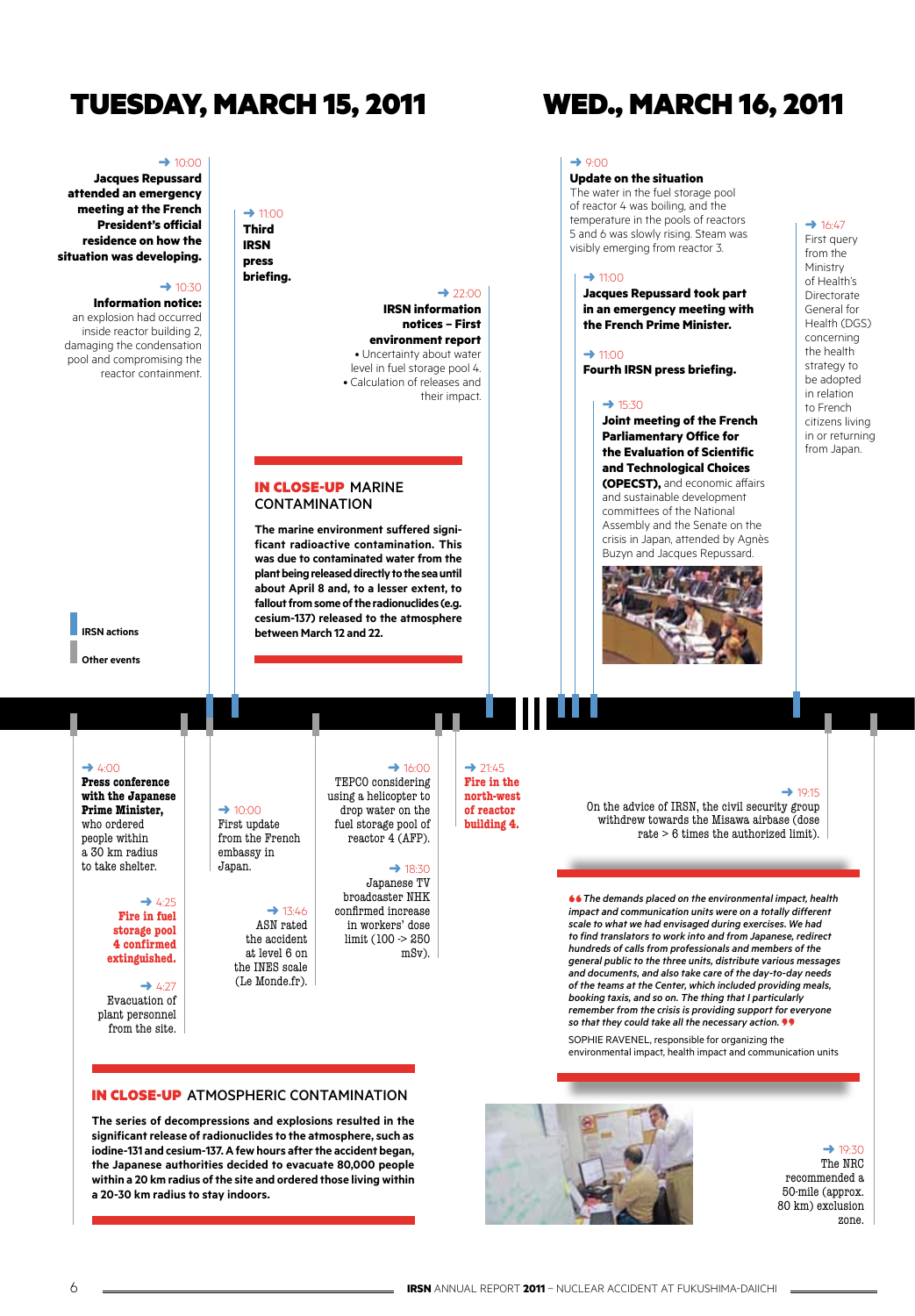## THURSDAY, MARCH 17, 2011

#### $\rightarrow$  6:00

**"***We responded to a whole range of different requests. For example, we helped a ship that had to repair an underwater telecommunications cable that was damaged in the earthquake, 120 km off Fukushima. We trained the crew in the radiological risks and assessed the situation. The monitoring system set up, which confirmed that there was no risk, and the hands-on support from IRSN during the operations at sea reassured the crew and enabled them to get on with their repair job.***"** Jean-Pierre Vidal, educational delegation

**Update on the situation** According to IRSN's calculations, the water in the fuel storage pools of reactors 3 and 4 was boiling. Radiation levels in the control rooms of reactors 1, 2 and 3 were very high, limiting workers' exposure time.

 $\rightarrow$  11:00 Visit to IRSN by the Ministers of Ecology and Industry..



## $\rightarrow$  11:30 **Fifth IRSN press briefing with ministers.**



#### $\rightarrow$  12:00

Jacques Repussard took part in an emergency meeting at the French President's official residence, chaired by the Secretary General.

**"** *IRSN keeps us informed and we make this information public right away, in a transparent manner.* **"** Nathalie Kosciusko-Morizet, Minister of Ecology, March 16, 2011, at the National Assembly hearing.



#### $\rightarrow$  15:00

**First meeting of the interministerial emergency response group (CIC).**  IRSN participated in this CIC, which subsequently convened every day at 09:00.

#### ➜ 8:30

**Jacques Repussard attended an emergency meeting at the French Ecology Ministry.**

**Helicopter dropped water on fuel storage pool 3**

Concern about the rise in temperature in the pools.



**"***IRSN took part in meetings of the interministerial emergency response group (CIC), which included representatives from the President's office and the Prime Minister's office, ministers involved in managing the impact of the Fukushima accident, nuclear stakeholders (EDF, CEA, Areva, etc.) and ASN. The CIC had three primary concerns: one, to help Japan; two, to protect French citizens; and three, to assess the impact of the accident in France, including the question of Japanese imports. IRSN provided technical expertise throughout the entire crisis, both to inform the CIC of the situation with regard to nuclear facilities and the impact of radioactive releases to the environment, and to provide technical input to the various authorities so that they could make decisions. For instance, IRSN suggested dividing Japan into zones in terms of agricultural contamination, enabling a strategy for checking Japanese imports to be devised. It was also on the basis of advice from IRSN that a strategy for checking air freight and then*  **maritime freight was put in place.**<br>
JEAN-CHRISTOPHE GARIEL, talking about the participation of IRSN in the CIC

**responses to queries and**  90 **formal requests: 32 ASN, 6 DGS, 52 others (embassy, ministries, companies).**

> **IRSN actions Other events**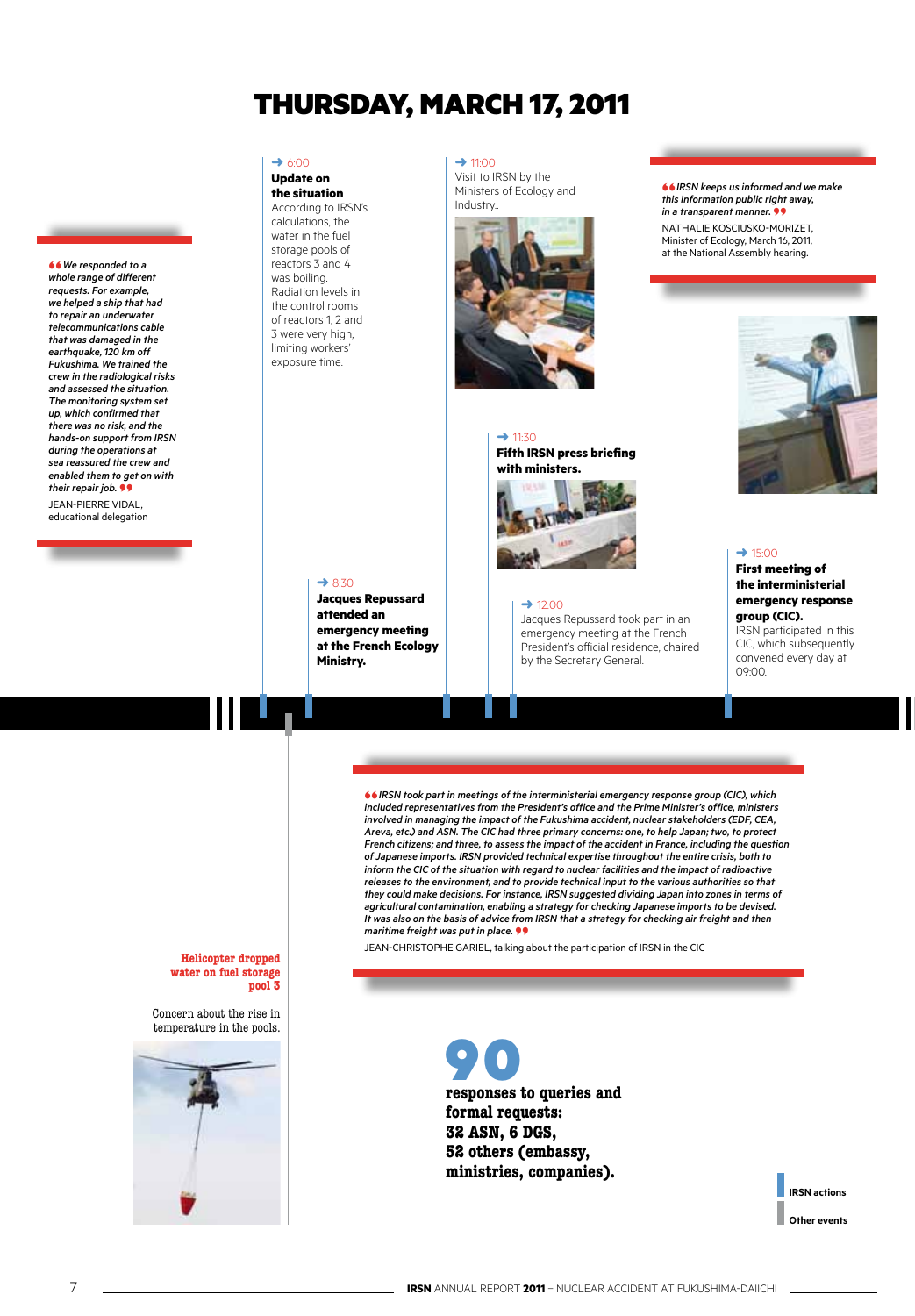## March 18-23, 2011 after March 23, 2011



**Teleray radiation monitor set up in Tokyo.**

 $\rightarrow$  03/18

 $\rightarrow 03/18$ 

**Water makeup in fuel storage pool 3 using fire-fighting systems.**

Participation of Jacques Repussard in a meeting at the French President's official residence, chaired by the Secretary General.

> **Exceptional meeting of the Council of Ministers, attended by Agnès Buzyn.**

 $→ 03/19$ 

Environmental impact unit set up and radiological monitoring in France stepped up.

Simulation of the dispersion of radioactive releases in the atmosphere worldwide posted online in the form of an animated map. IRSN was the first organization in the world to publish an initial estimate of the radioactive releases resulting from the accident.



#### $\rightarrow$  03/24

Participation of IRSN in a meeting of the French high committee for transparency and information on nuclear safety to review the situation.

# **press articles quoting**  5,000 **IRSN over the four weeks following Fukushima.**

**"** *To supplement the measurements obtained by our Teleray network, we had to urgently install new sensors in Tokyo and in the French overseas departments, regions and territories likely to be affected before France. Thanks to the use of the diplomatic pouch, the resources of the National Gendarmerie, the Ministry for Overseas France and the IRSN remote monitoring team, the French embassy in Tokyo was equipped with a Teleray radiation monitor* 

*from March 18 onwards.* **"** Christophe Debayle, head of IRSN's atmospheric monitoring and alert laboratory

 $\rightarrow 03/20$ **First addition of water to storage fuel pool 4.**

> $\rightarrow$  03/21 Night staffing of CTC reduced.

 $\rightarrow 03/24$ 

First summary on environmental monitoring in France.



#### $\rightarrow$  03/30 – 04/01 Visit by French Minister of Ecology to Japan with a delegation, including Jacques Repussard.

 $\rightarrow$  03/29 Staffing of CTC reduced – night shifts stopped.

**"** *We were called upon to get involved in various ways. For example, we provided the autonomous governments of French Polynesia and New Caledonia with information about the radiological situation in Japan, about the possible impact on imported products and about the safety measures to be taken. We also stepped up radiological monitoring throughout the*  PATRICK BOUISSET, Laboratory for Environmental Study and Monitoring, set up in Tahiti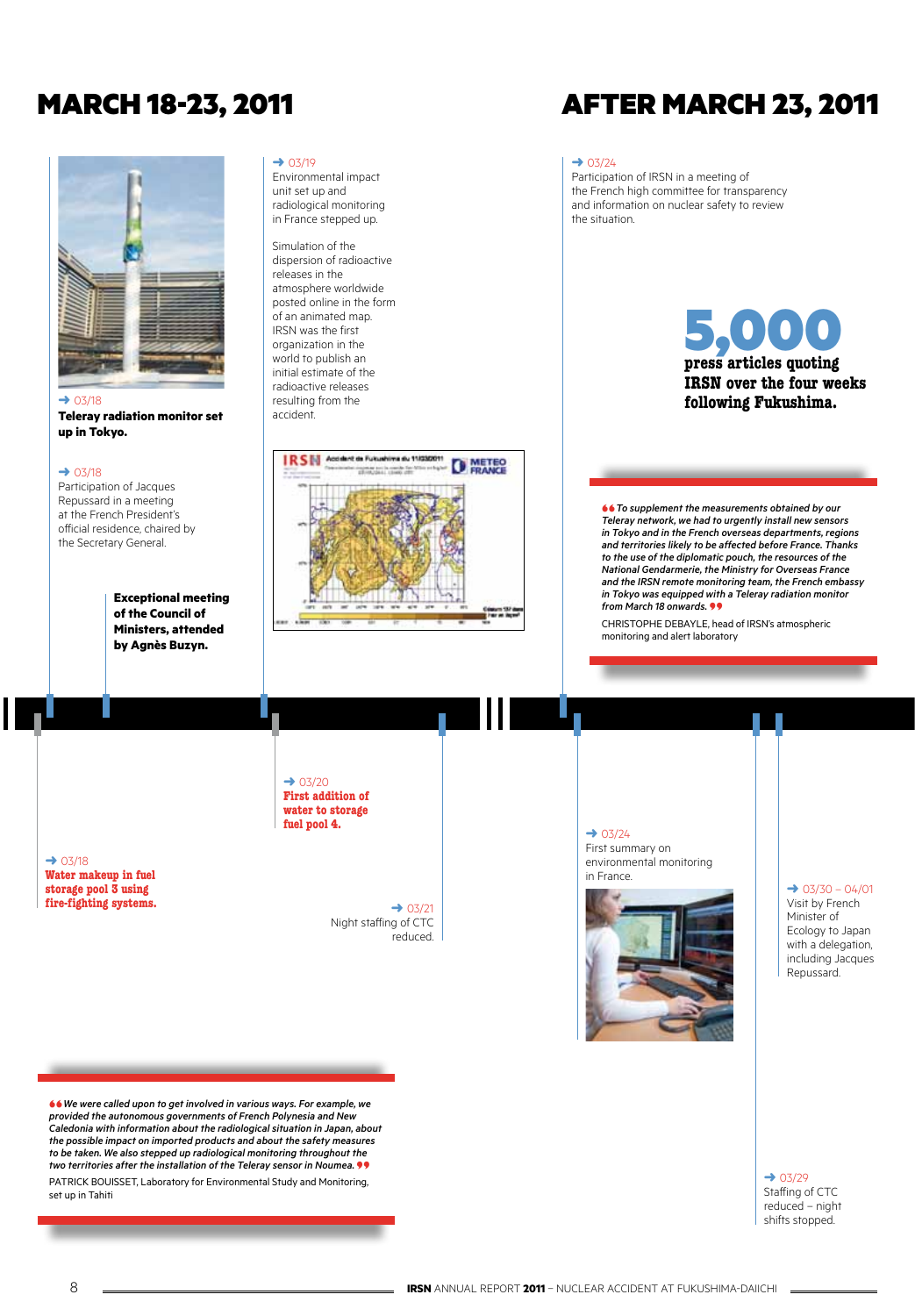#### $→ 04/04$

First report on the impact of the accident on the marine environment posted online.



 $\rightarrow$  04/06 First IRSN information bulletin for French citizens living in Japan.

> $\rightarrow$  04/08 Radiological tests conducted on 144 French citizens returning from Japan.

## $\rightarrow$  04/27

.<br>impact unit

 $→ 04/18$ 

 $\rightarrow$  05/05 – 05/16

accident".

**IRSN public hearings** by the parliamentary committee on "nuclear safety, the scope of the nuclear industry and its future in the wake of the Fukushima

IRSN contacted the Inter-Company Expatriation Center (Cindex) to inform the heads of French companies in Japan of the situation.

Participation of IRSN in a meeting of the three local information commissions in the Cotentin area (Flamanville, La Hague and La Manche).

> **"** *The environmental impact unit was set up in Le Vésinet near Paris, where all the data obtained from the remote monitoring network across France and from sample processing is centralized. This network was quickly reinforced: sensors were sent to France's overseas departments, regions and territories and to the French embassy in Japan, and activated carbon filters were installed to trap iodine-131, a radioisotope that is a by-product of nuclear fission. We also increased sampling frequency by 50%, performing 1,200 additional analyses over a six-week period.* **"** Nathalie Chaptal-Gradoz, radiation protection expert in the environmental

# **information notices**  50

## **and monitoring bulletins for France**

#### $→ 04/08$

Participation in a meeting of the local information commission on the major energy facilities at Tricastin

#### $\rightarrow$  04/12

Doses received from external irradiation due to fallout posted online (based on airborne measurements of the US DoE/NNSA).



#### $\rightarrow$  05/19 – 05/20 Plenary meeting of the European Nuclear

Energy Forum (ENEF) in Prague: address by Jacques Repussard.

> $\rightarrow$  06/07 **G20**  Ministerial seminar on the Fukushima

accident.



**bulletins to**  58

**ministerial offices and various authorities.**

 $\rightarrow$  06/07 Ministerial seminar on nuclear safety in cooperation with the OECD.

 $\rightarrow 05/23$ 

• Publication of a situation analysis report on radiological management of contaminated areas.

• Publication of a report entitled "Assessment on the 66th day of projected external doses for populations living in the north-west fallout zone of the Fukushima nuclear accident".

#### $\rightarrow$  06/06

Meeting on safety and radiation protection, chaired by the Minister of Ecology.

#### In close-up the www.irsn.fr website

**With IRSN in such heavy demand in the media, it was only natural for the public to turn to the Institute's website for further information. On March 23, the day the plume passed over France, 600,000 visits were registered in one day, compared to the normal figure of 35,000 per month. In order to provide public access to the monitoring results, an educational and teaching interface with the Criter database was developed, which enabled measurements of radioactivity from sensors in France and its overseas departments, regions and territories to be disseminated almost in real time.**

9 **ILLETTE ANNUAL REPORT 2011** – NUCLEAR ACCIDENT AT FUKUSHIMA-DAIICHI